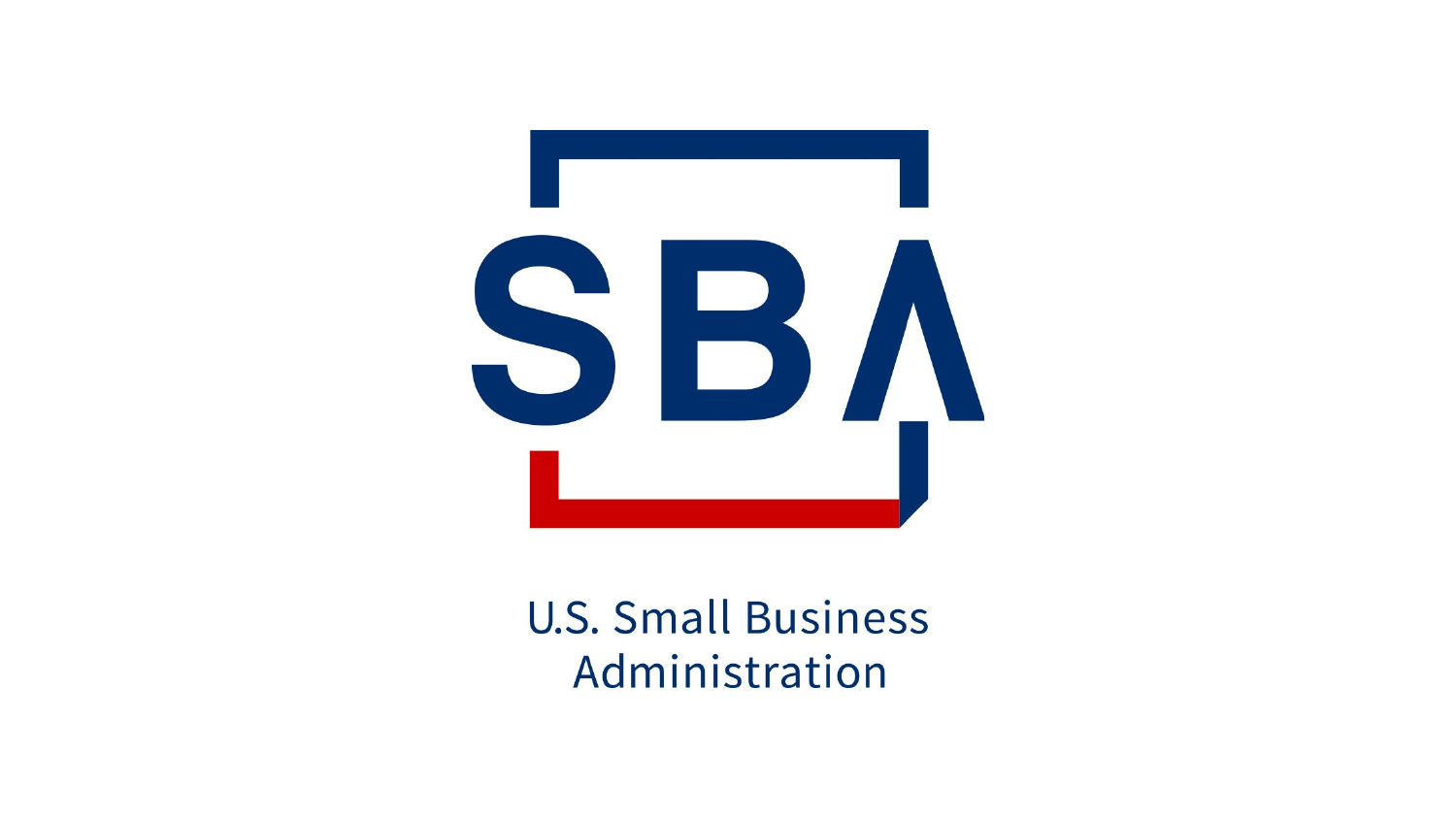

In late February and early March 2021, the Biden-Harris Administration and SBA took steps to ensure inclusivity and equitable relief for America's mom-and-pop businesses that anchor our neighborhoods and help families build wealth.

**Where We Are**

President Biden signed the [American Rescue Plan Act](https://www.congress.gov/117/bills/hr1319/BILLS-117hr1319enr.pdf) into law on March 11, 2021, providing additional relief for hard-hit small businesses while building a bridge toward economic recovery, and on March 30, 2021, he signed the PPP Extension Act of 2021 into law.

The SBA is committed to administering the economic aid as quickly as possible and ensuring its equitable delivery to America's small businesses and other eligible entities.

Information Current as of 4/14/21 – Visit www.sba.gov/relief for the most up-to-date information.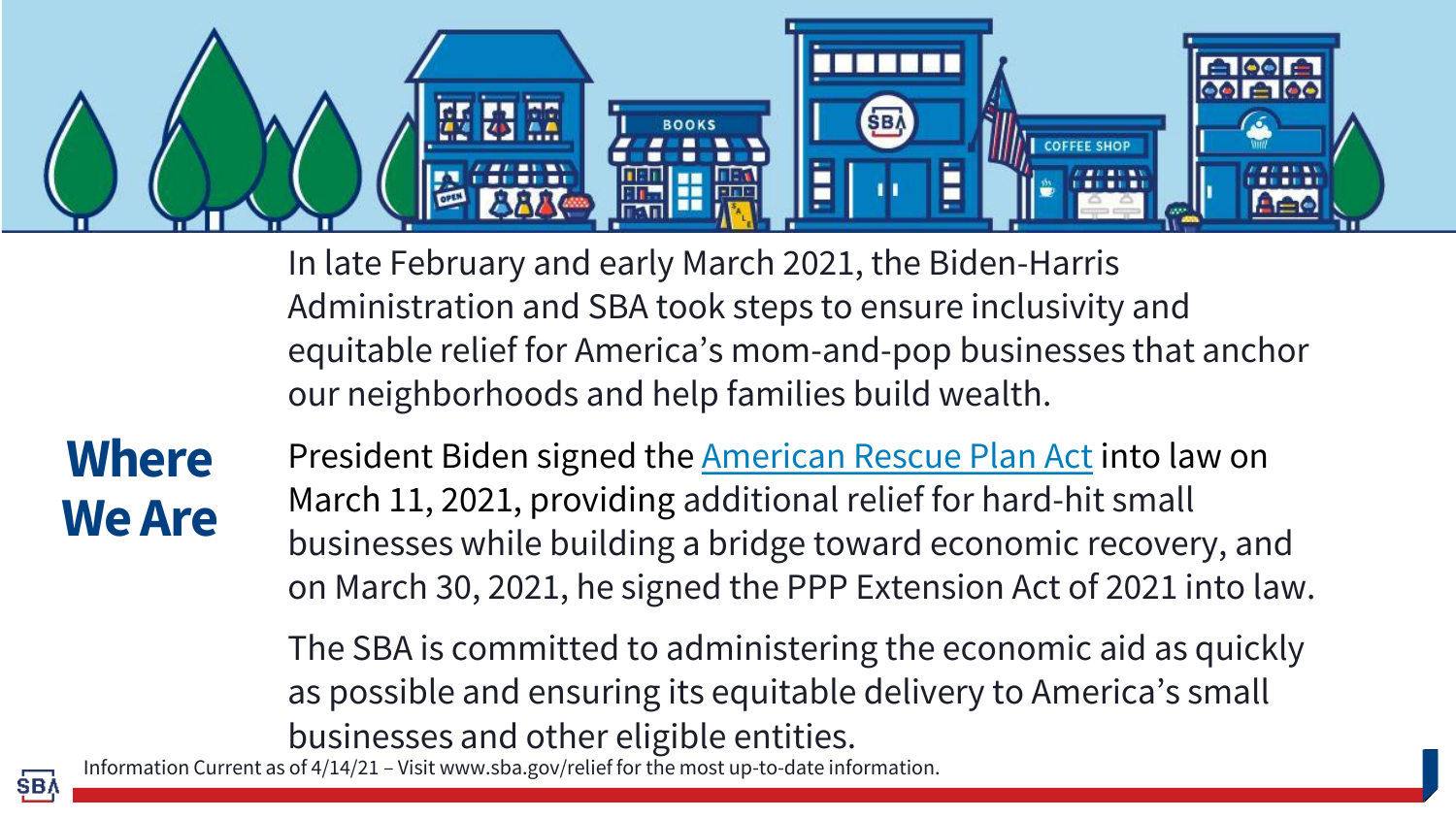# **SBA COVID-19 Economic Relief Funding Options**

## **Loan Programs Payment & Grant Programs**









Paycheck Protection Program

Debt Relief on SBA 7(a), 504 and Microloans

Economic Injury Disaster Loan, Targeted EIDL Advance and Supplemental Targeted Advance

Shuttered Venue Operators Grant and Restaurant Revitalization Fund

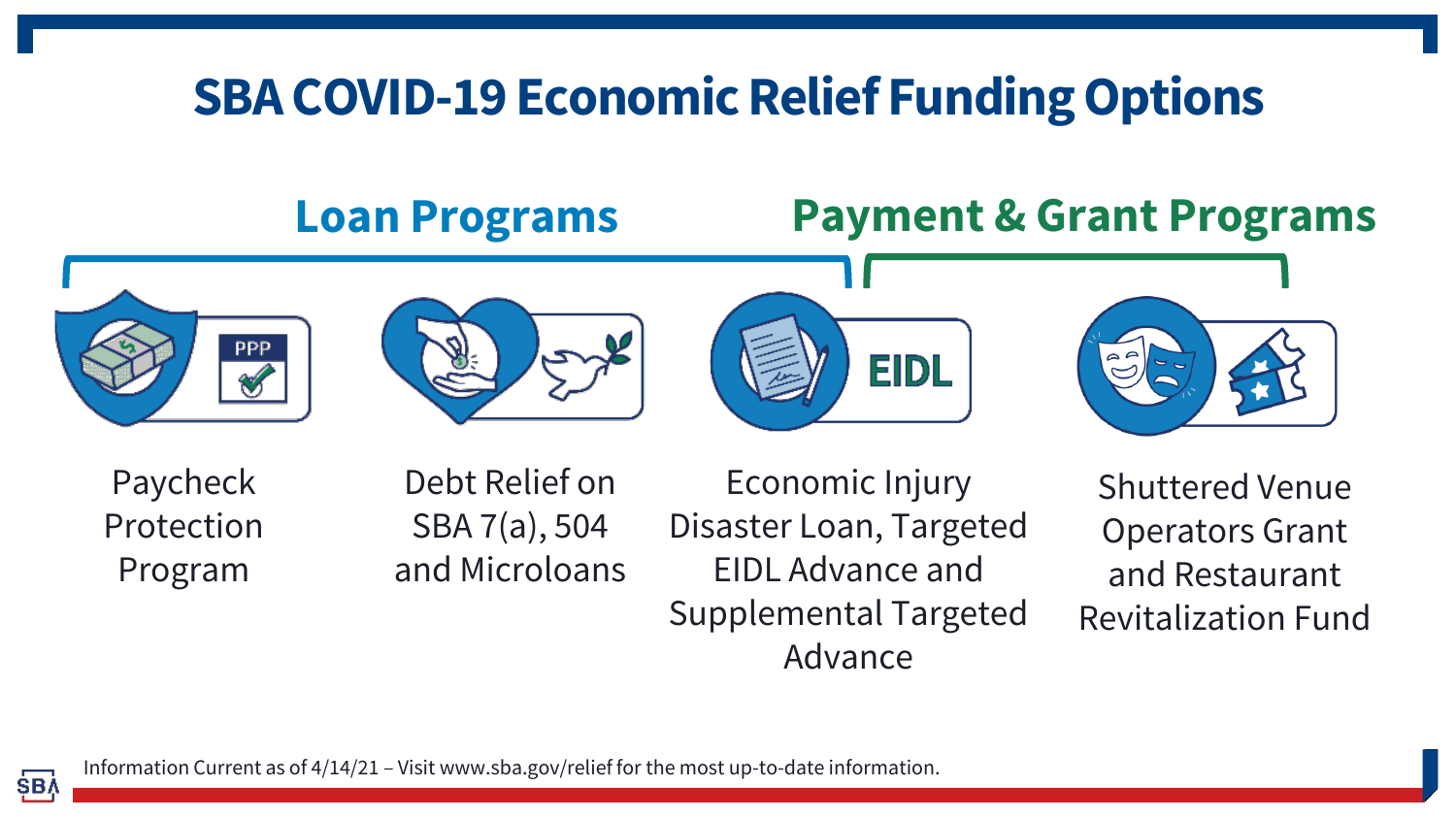# **New Programs per the American Rescue Plan Act**

# **Supplemental Targeted Advance Payment: SBA.gov/targetedadvance Relief & assistance for the hardest-hit industries and businesses**

• A \$5 billion fund for \$5,000 payments to those hardest hit

### **Restaurant Revitalization Fund**

- A \$28.6 billion fund for eligible entities in this hard-hit industry
- Maximum \$5 million grant/location and aggregate maximum \$10 million grant.

### **Community Navigator Pilot Program: [SBA.gov/navigators](http://www.sba.gov/navigators)**

- \$100 million for grants to eligible organizations supporting efforts to improve access to COVID–19 pandemic assistance programs and resources
- \$75 million to support outreach efforts, including the creation of a telephone hotline for information and referral services



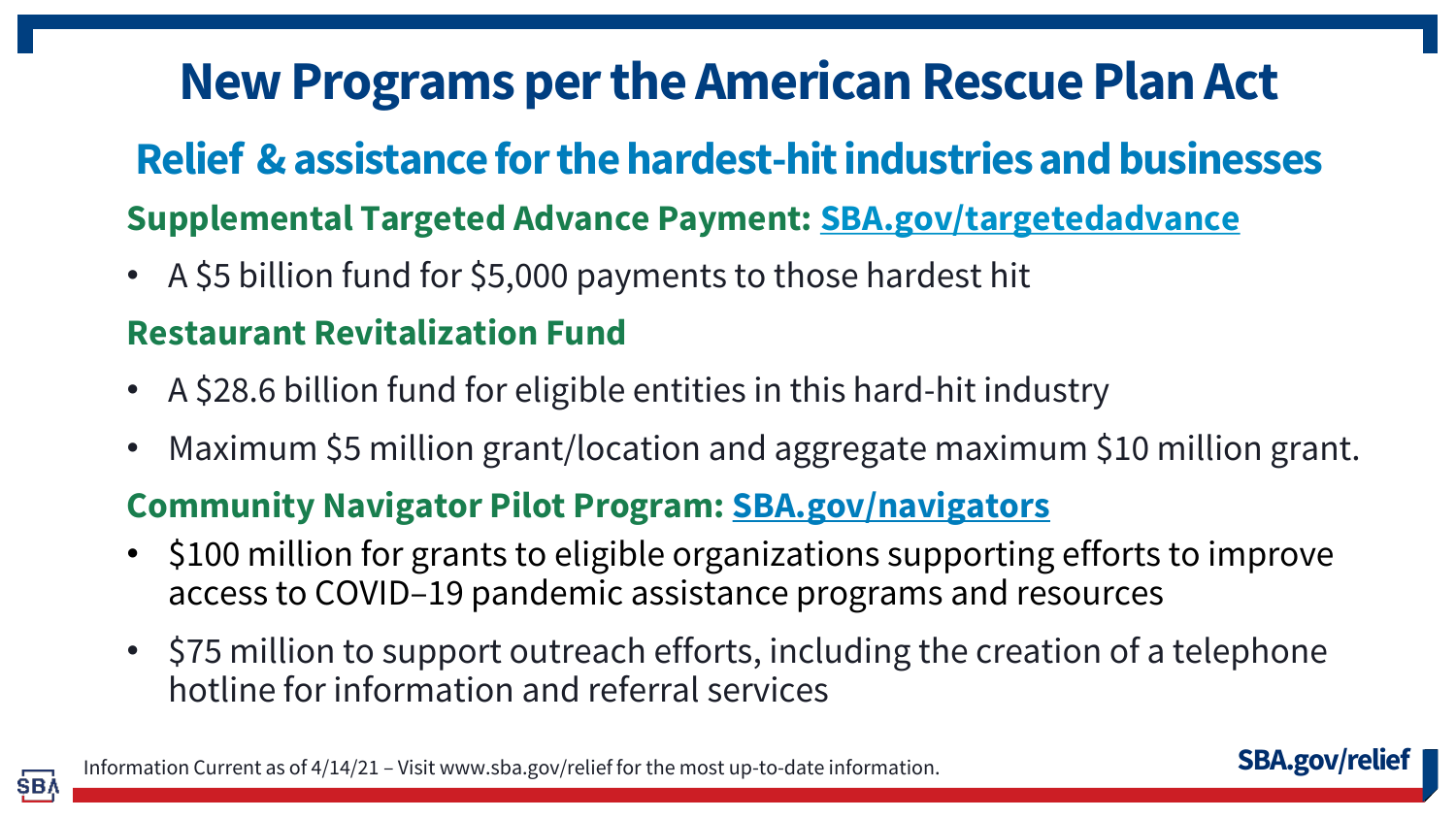# **Restaurant Revitalization Fund (RRF) Best Practices**

- **1. Provide complete documentation** Applications with incomplete documentation will be rejected. The review process will restart when complete documentation is provided. Delays could jeopardize the Applicant receiving the award.
- **2. Leverage your resources** While not required, the use of CPAs and other accounting professionals may help ensure a complete and well documented application.
- **3. Application corrections** SBA is not able to make corrections on behalf of Applicants. Applicants who require corrections will need to contact the call center hotline at (844) 279-8898.
- **4. Applicants who still intend to apply for PPP**  RRF applicants are advised to complete their PPP application in advance of the RRF application

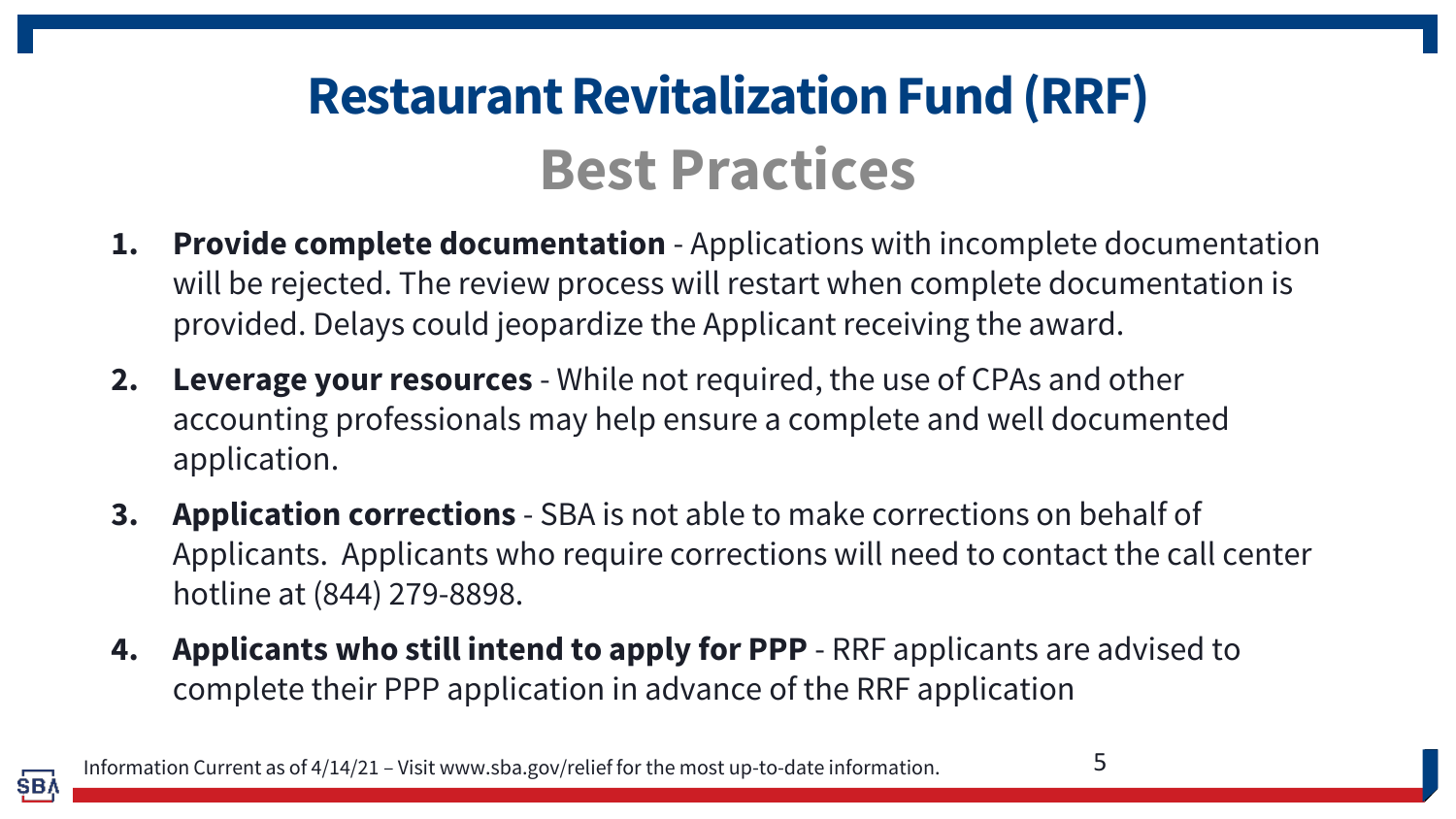**Restaurant Revitalization Fund (RRF) How do I get help applying?**

- Call center hotline 1-844-279-8898
- Local SBA District Office ([www.sba.gov/local-assistance\)](http://www.sba.gov/local-assistance) • SBA Colorado: [www.sba.gov/CO](http://www.sba.gov/CO)
- •Help available in multiple languages
	- RRF Website and Materials in Spanish: sba.gov/restaurantes

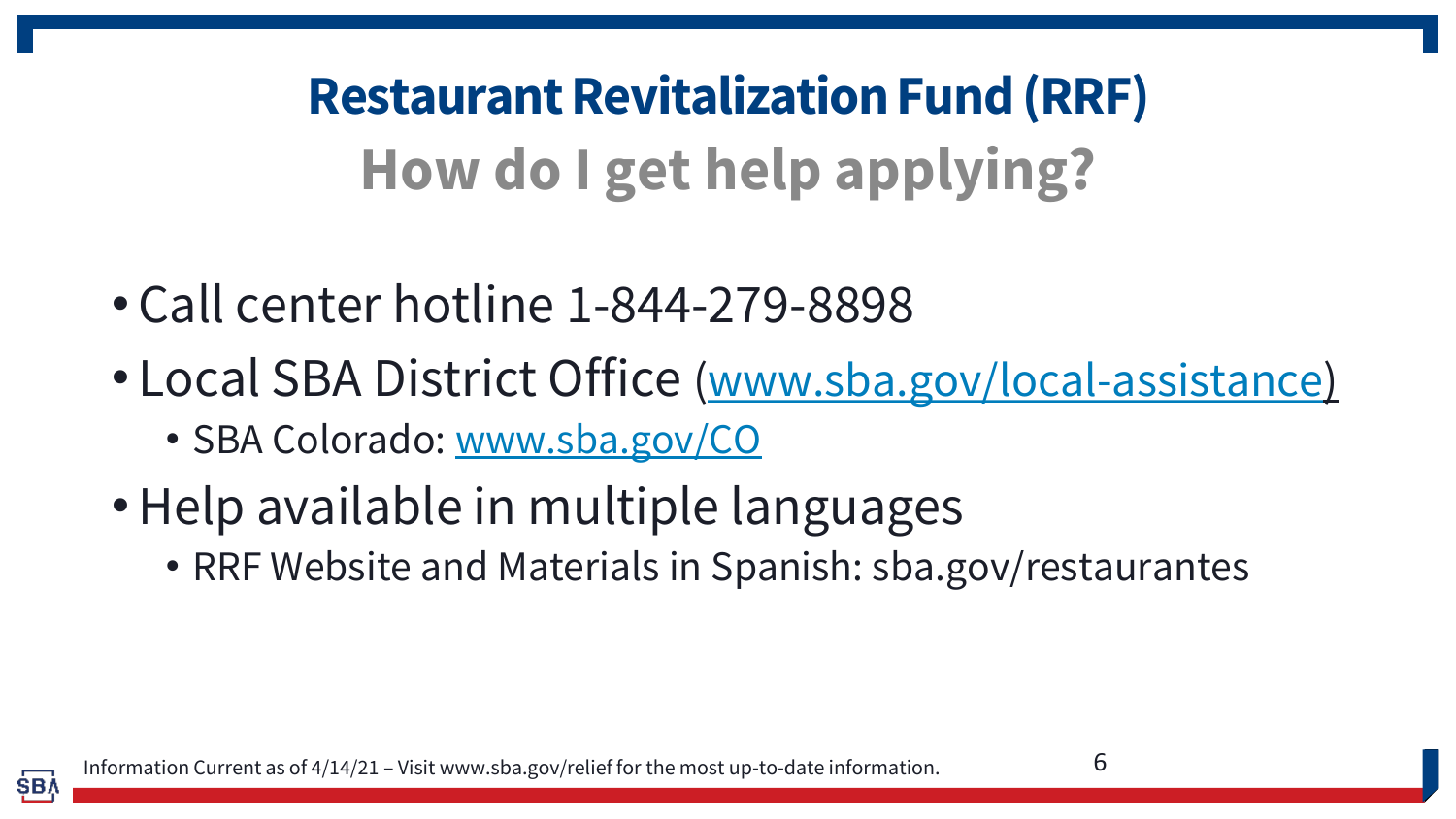# **The SBA Resource Partner Network**

**Access the right tools at the right time—wherever you are.**





1,400+ partner offices nationwide



**SBA** 

Find local resource partners near you at **SBA.gov/local-assistance**



7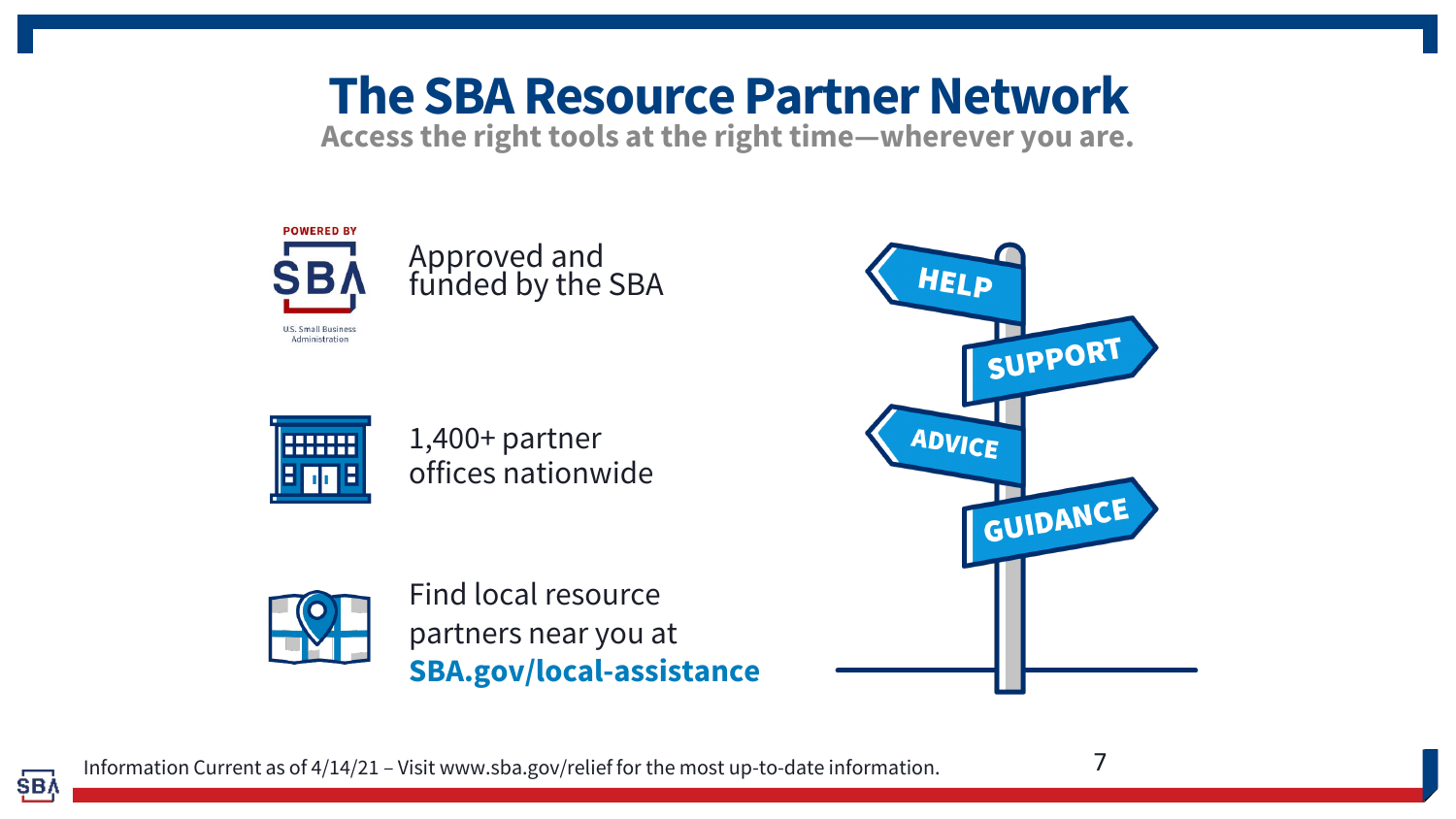# **Colorado Local Resources**

### **SBA CO Resource Partners**

### **CO SBDC Network:**

[https://www.coloradosbdc.org/who](https://www.coloradosbdc.org/who-we-are/locations/)we-are/locations/

**Mi Casa WBC:**  <https://micasaresourcecenter.org/>

**Denver SCORE:**  <https://denver.score.org/>

**Colorado Springs SCORE:** [https://coloradosprings.score.org](https://coloradosprings.score.org/)

# **State's Business Navigator Program for Disaster Rapid Response:**

The Small Business Navigator hotline is available Monday through Friday from 8:00 a.m. to 5:00 p.m. MT, or, they can be reached via email.

Hotline: (303) 860-5881

Email: [oedit\\_sbnavigator@state.co.us](mailto:oedit_sbnavigator@state.co.us)

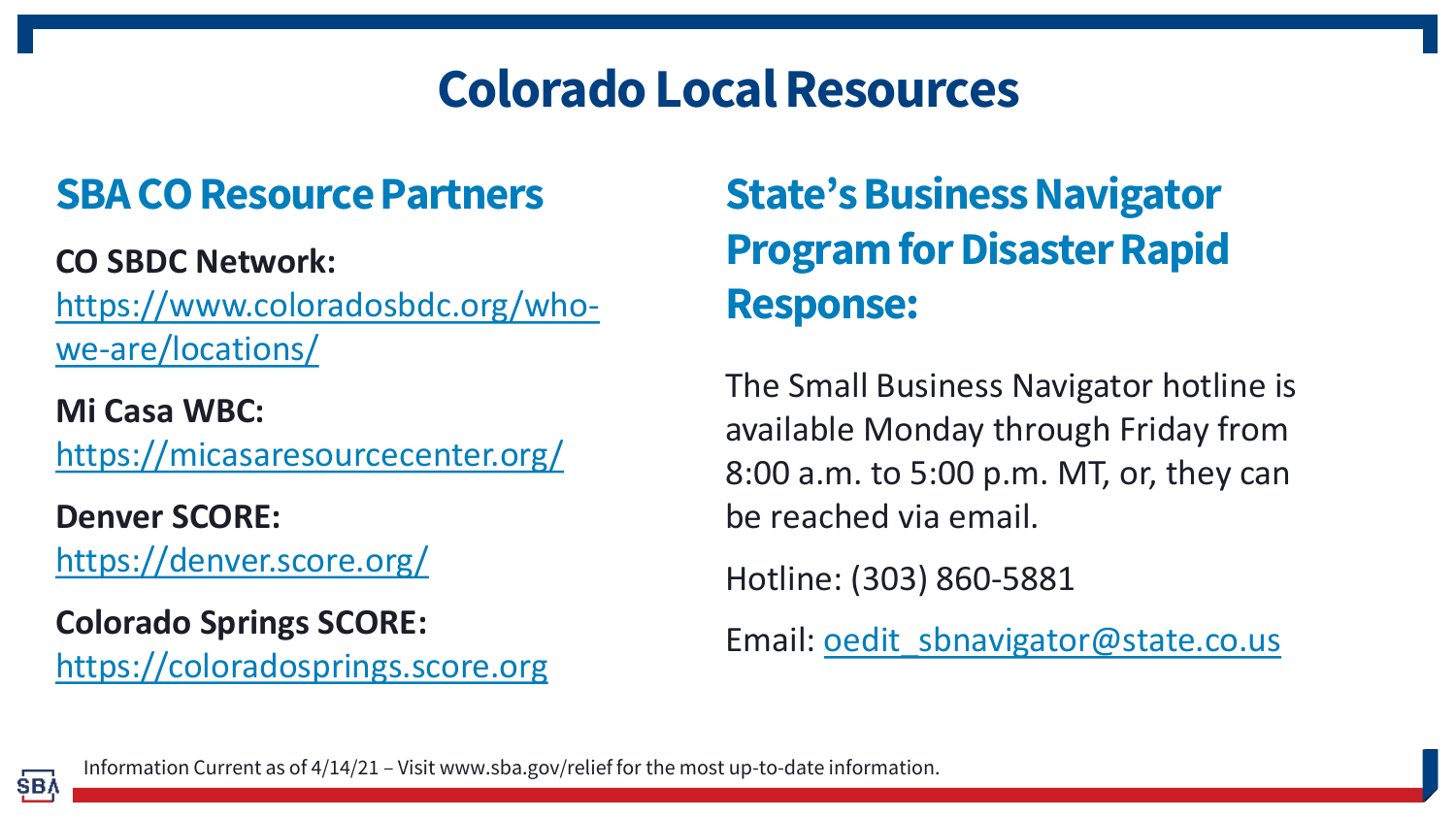# **Stay Connected SBA Links & Contacts**



Subscribe to SBA's e-newsletter: [www.sba.gov/updates](http://www.sba.gov/updates)



Follow the SBA on Twitter: [@SBAgov,](https://twitter.com/sbagov) @SBA\_Colorado

Follow the SBA on Instagram: www.instagram.com/sbagov/



Email: [ColoradoDO@sba.gov](mailto:ColoradoDO@sba.gov)



Call: (303) 844-2607 Main Line



**[www.sba.gov/relief](http://www.sba.gov/relief)** - all economic aid options **[www.sba.gov/ppp](http://www.sba.gov/ppp)** - Paycheck Protection Program **[www.sba.gov/eidl](http://www.sba.gov/eidl)** - Economic Injury Disaster Loan & Payment **[www.sba.gov/svogrant](http://www.sba.gov/svogrant)**- Shuttered Venue Operators Grant **restaurants.sba.gov** – Restaurant Revitalization Fund

Information Current as of 4/14/21 – Visit www.sba.gov/relief for the most up-to-date information.